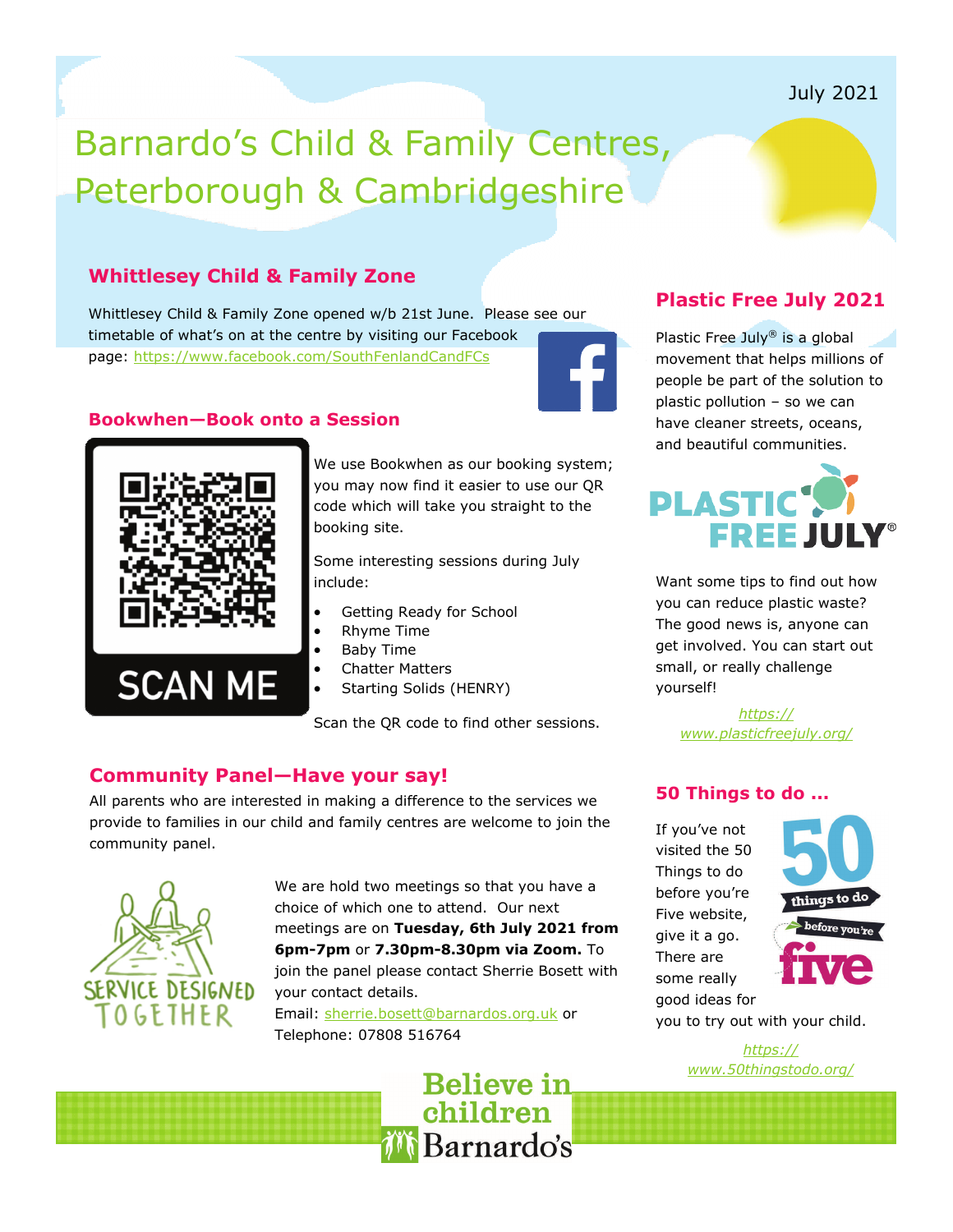## **Is there a Volunteering role for you?**

Barnardo's Child & Family Centres, Peterborough and Cambridgeshire are actively looking for volunteers to join and support our team.

When you volunteer with us, you will be helping the UK's most disadvantaged children and young people in the most direct way possible.

Roles available include:

- Office Support/Receptionist
- Gardener
- Children's Activity Group Helper
- Parent Champion

For more information visit the Barnardo's website to for an informal chat about volunteering and what the roles involve please speak to with our Volunteer and Community Development Lead, James Horner, Email: [james.horner@barnardos.org.uk](mailto:james.horner@barnardos.org.uk) or Telephone: 07756 228386

## **Time Credits**

As a volunteer you can also earn Time Credits.

Time Credits can be earned where someone volunteers and gives their time to support other people or contribute to their local community.



*[https://](https://volunteer.barnardos.org.uk/) [volunteer.barnardos.org.uk/](https://volunteer.barnardos.org.uk/)* 

Once earned, Time Credits can be spent on a number of opportunities in Peterborough such as Railworld, hiring tennis courts, productions at The New Theatre, City College courses as well as days out at attractions nationwide, restaurant vouchers and digital offers such as Pay as you Go top ups and Netflix.

Get more information from our Volunteer and Community Development Lead, James Horner, Email: [james.horner@barnardos.org.uk](mailto:james.horner@barnardos.org.uk) or Telephone: 07756 228386

## **Believe in** children Barnardo's

## **Love Parks Week**

Love Parks Week 2021 will run from the **23rd July until the 1st August.**





This year, following the extra pressure that our beloved parks and green spaces have seen during the pandemic, we will use Love Parks Week to send a rallying cry to the great British public to Love, Respect and Protect our parks throughout the summer of 2021 and beyond

### [https://](https://www.keepbritaintidy.org/get-involved/support-our-campaigns/love-parks-week)

[www.keepbritaintidy.org/get](https://www.keepbritaintidy.org/get-involved/support-our-campaigns/love-parks-week)[involved/support-our](https://www.keepbritaintidy.org/get-involved/support-our-campaigns/love-parks-week)[campaigns/love-parks-week](https://www.keepbritaintidy.org/get-involved/support-our-campaigns/love-parks-week)